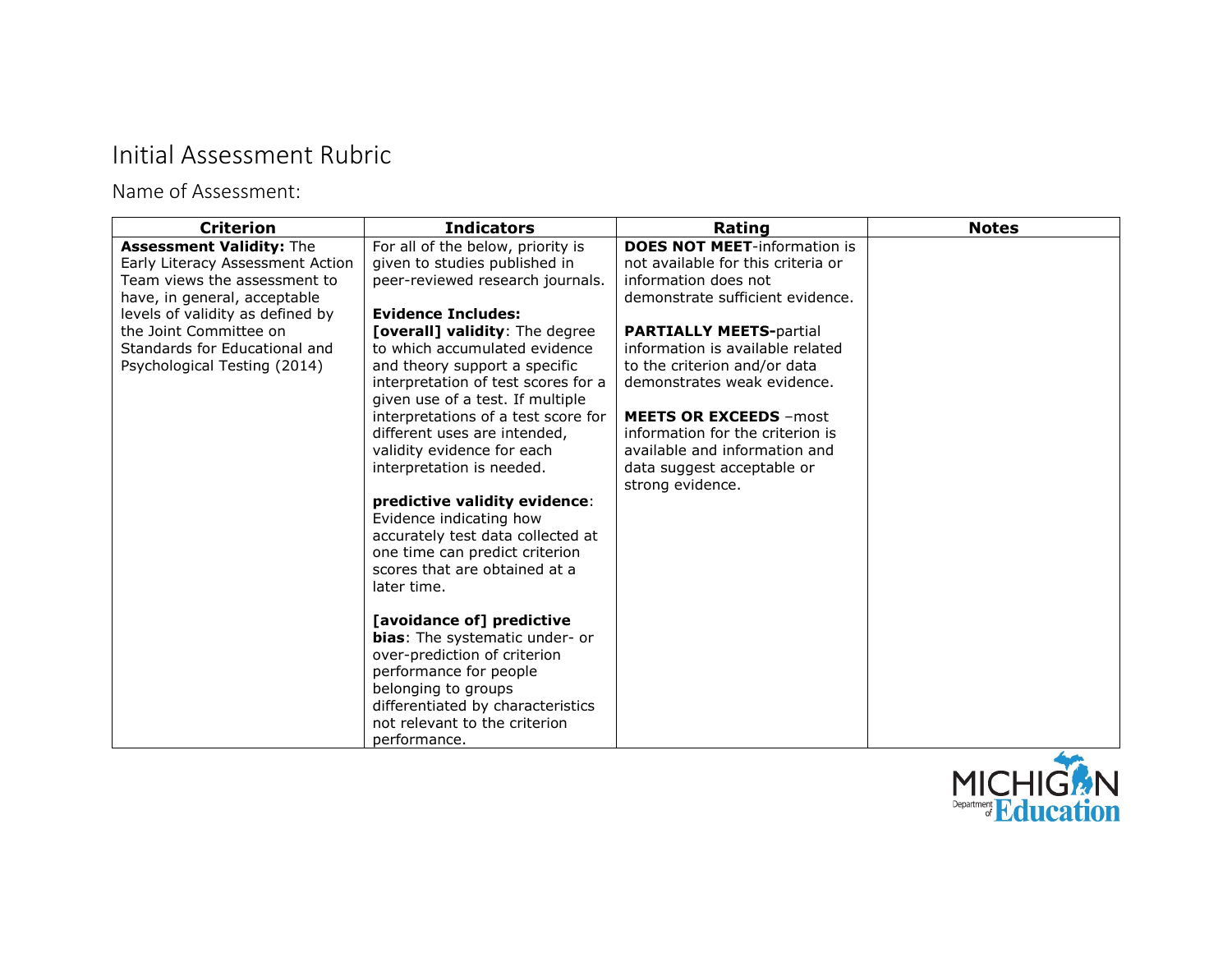| consequences: The outcomes,<br>intended and unintended, of<br>using tests in particular ways in<br>certain contexts and<br>with certain populations.                                                                                                                                                                                                                                                              |  |
|-------------------------------------------------------------------------------------------------------------------------------------------------------------------------------------------------------------------------------------------------------------------------------------------------------------------------------------------------------------------------------------------------------------------|--|
| content-related validity<br>evidence: Evidence based on<br>test content that supports the<br>intended interpretation<br>of test scores for a given<br>purpose. Such evidence may<br>address issues such as the<br>fidelity of test content to<br>performance<br>in the domain in question and<br>the degree to which test content<br>representatively samples a<br>domain, such as a course<br>curriculum or job. |  |
| <b>construct equivalence: 1. The</b><br>extent to which a construct<br>measured by one test is<br>essentially the same as the<br>construct measured by another<br>test. 2. The<br>degree to which a construct<br>measured by a test in one<br>cultural or linguistic group is<br>comparable to the construct<br>measured by the same test in a<br>different cultural or linguistic<br>group.                      |  |

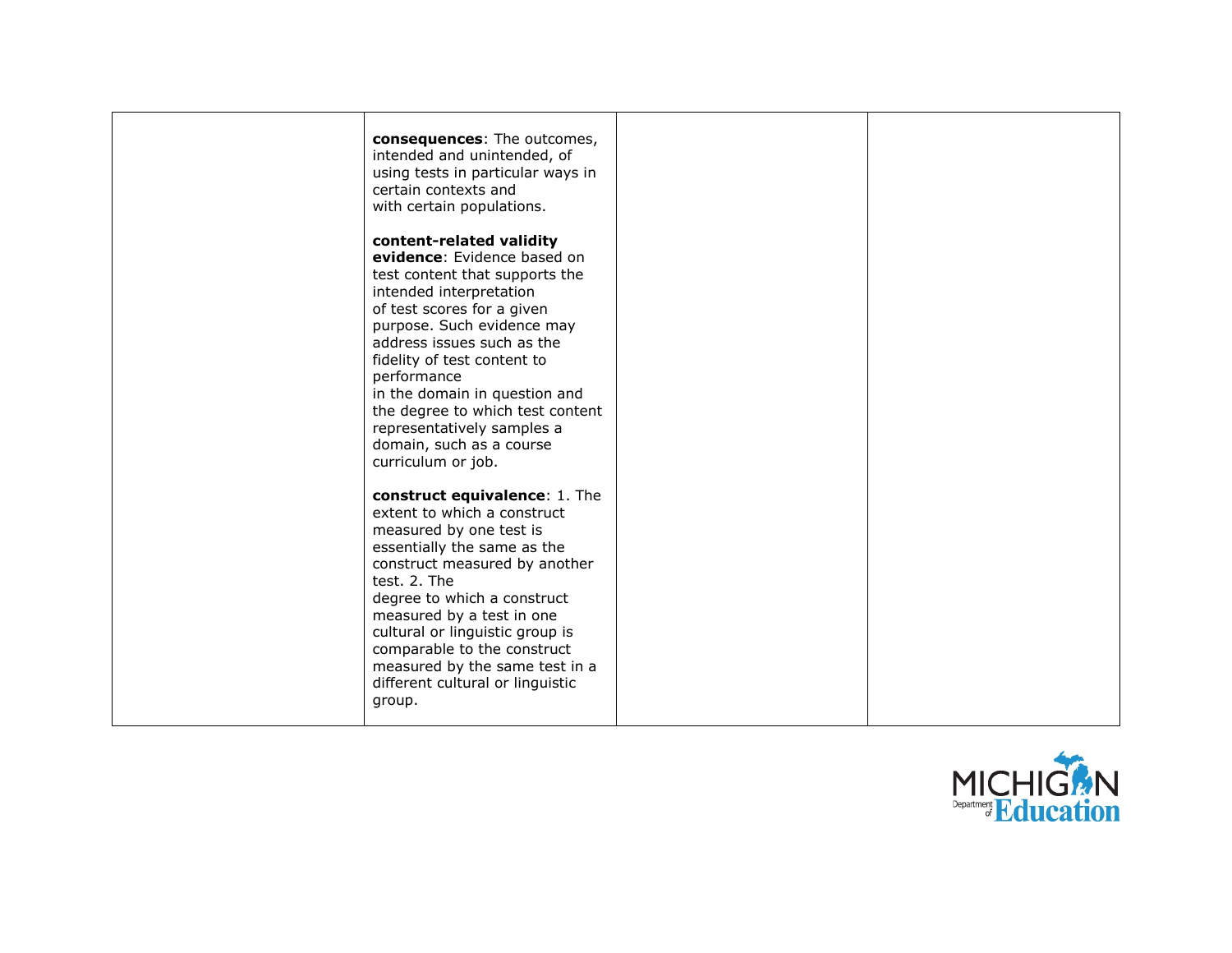| [avoidance of] construct<br>underrepresentation: The<br>extent to which a test fails to<br>capture important aspects of the<br>construct domain that the test is<br>intended to measure, resulting in<br>test scores that do not fully<br>represent that construct.                                                                                              |  |
|------------------------------------------------------------------------------------------------------------------------------------------------------------------------------------------------------------------------------------------------------------------------------------------------------------------------------------------------------------------|--|
| classification accuracy:<br>Degree to which the assignment<br>of test takers to specific<br>categories is accurate; the<br>degree to which false positive<br>and false negative classifications<br>are avoided.                                                                                                                                                  |  |
| convergent evidence:<br>Evidence based on the<br>relationship between test scores<br>and other measures of the same<br>or<br>related construct.                                                                                                                                                                                                                  |  |
| fairness: The validity of test<br>score interpretations for<br>intended use(s) for individuals<br>from all relevant subgroups.<br>A test that is fair minimizes the<br>construct-irrelevant variance<br>associated with individual<br>characteristics and<br>testing contexts that otherwise<br>would compromise the validity of<br>scores for some individuals. |  |

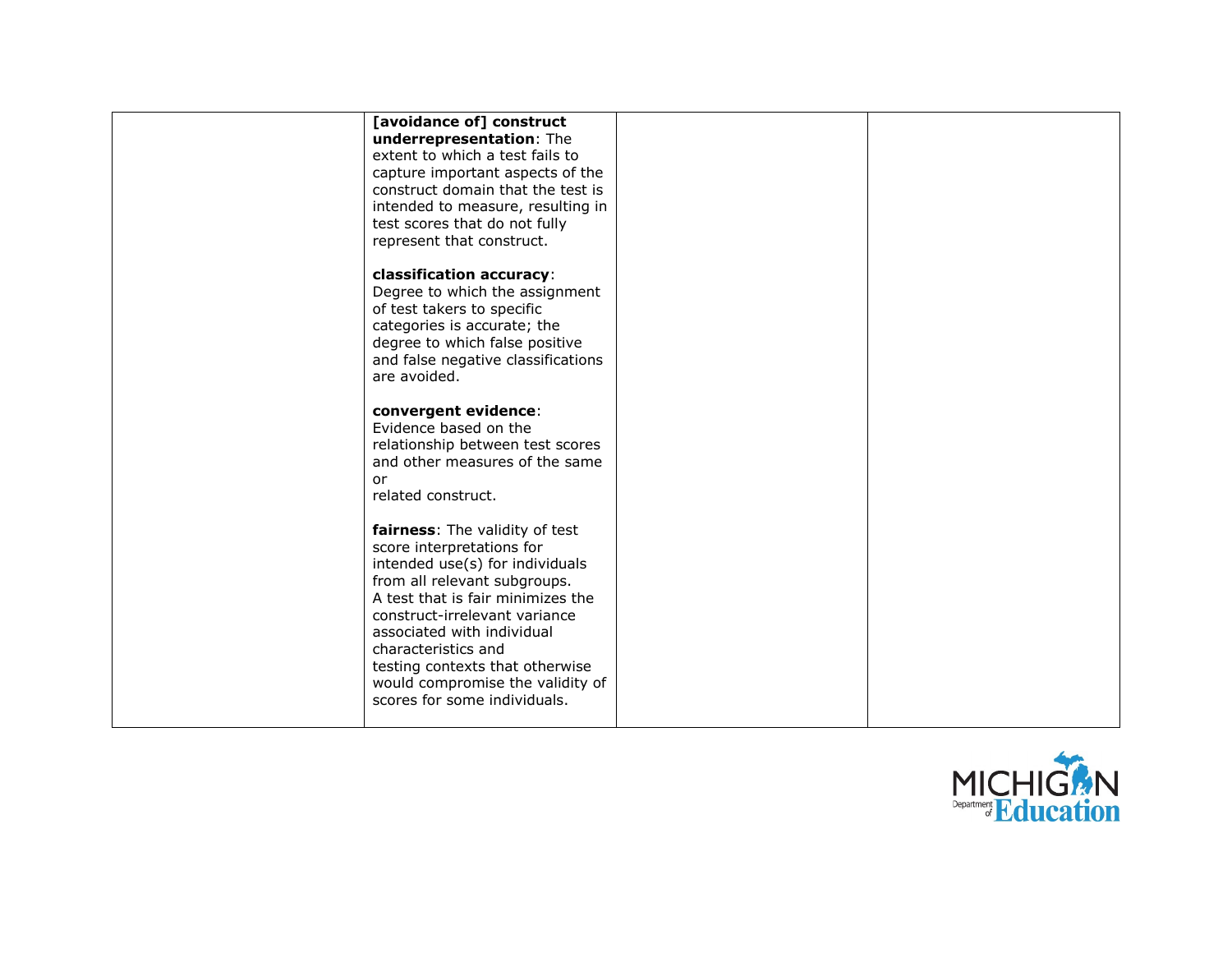| <b>Assessment Reliability: The</b>                                   | <b>Evidence Includes:</b>                                  | <b>DOES NOT MEET-information is</b>                               |  |
|----------------------------------------------------------------------|------------------------------------------------------------|-------------------------------------------------------------------|--|
| Early Literacy Action Team views                                     | Studies that demonstrate                                   | not available for this criteria or                                |  |
| the assessment to have, in                                           | reliability across the entire                              | information does not                                              |  |
| general, acceptable levels of<br>reliability as defined by the Joint | population for whom the                                    | demonstrate sufficient evidence.                                  |  |
| Committee on Standards for                                           | assessment is designed (e.g.,                              | <b>PARTIALLY MEETS-partial</b>                                    |  |
| Educational and Psychological                                        | grade levels, nationally                                   | information is available related                                  |  |
| <b>Testing (2014)</b>                                                | representative sample)                                     | to the criterion and/or data                                      |  |
|                                                                      |                                                            | demonstrates weak evidence.                                       |  |
|                                                                      | For all of the below, priority is                          |                                                                   |  |
|                                                                      | given to studies published in                              | <b>MEETS OR EXCEEDS - most</b>                                    |  |
|                                                                      | peer-reviewed research journals.                           | information for the criterion is<br>available and information and |  |
|                                                                      |                                                            | data suggest acceptable or                                        |  |
|                                                                      | reliability/precision: The                                 | strong evidence.                                                  |  |
|                                                                      | degree to which test scores for a                          |                                                                   |  |
|                                                                      | group of test takers are                                   |                                                                   |  |
|                                                                      | consistent over repeated                                   |                                                                   |  |
|                                                                      | applications of a measurement                              |                                                                   |  |
|                                                                      | procedure and hence are                                    |                                                                   |  |
|                                                                      | inferred to be dependable and                              |                                                                   |  |
|                                                                      | consistent for an individual test                          |                                                                   |  |
|                                                                      | taker; the degree to which                                 |                                                                   |  |
|                                                                      | scores are free of random errors                           |                                                                   |  |
|                                                                      | of measurement for a given                                 |                                                                   |  |
|                                                                      | group.                                                     |                                                                   |  |
|                                                                      |                                                            |                                                                   |  |
|                                                                      | internal consistency                                       |                                                                   |  |
|                                                                      | coefficient: An index of the                               |                                                                   |  |
|                                                                      | reliability of test scores derived<br>from the statistical |                                                                   |  |
|                                                                      | interrelationships among item                              |                                                                   |  |
|                                                                      | responses or scores on separate                            |                                                                   |  |
|                                                                      | parts of a test                                            |                                                                   |  |

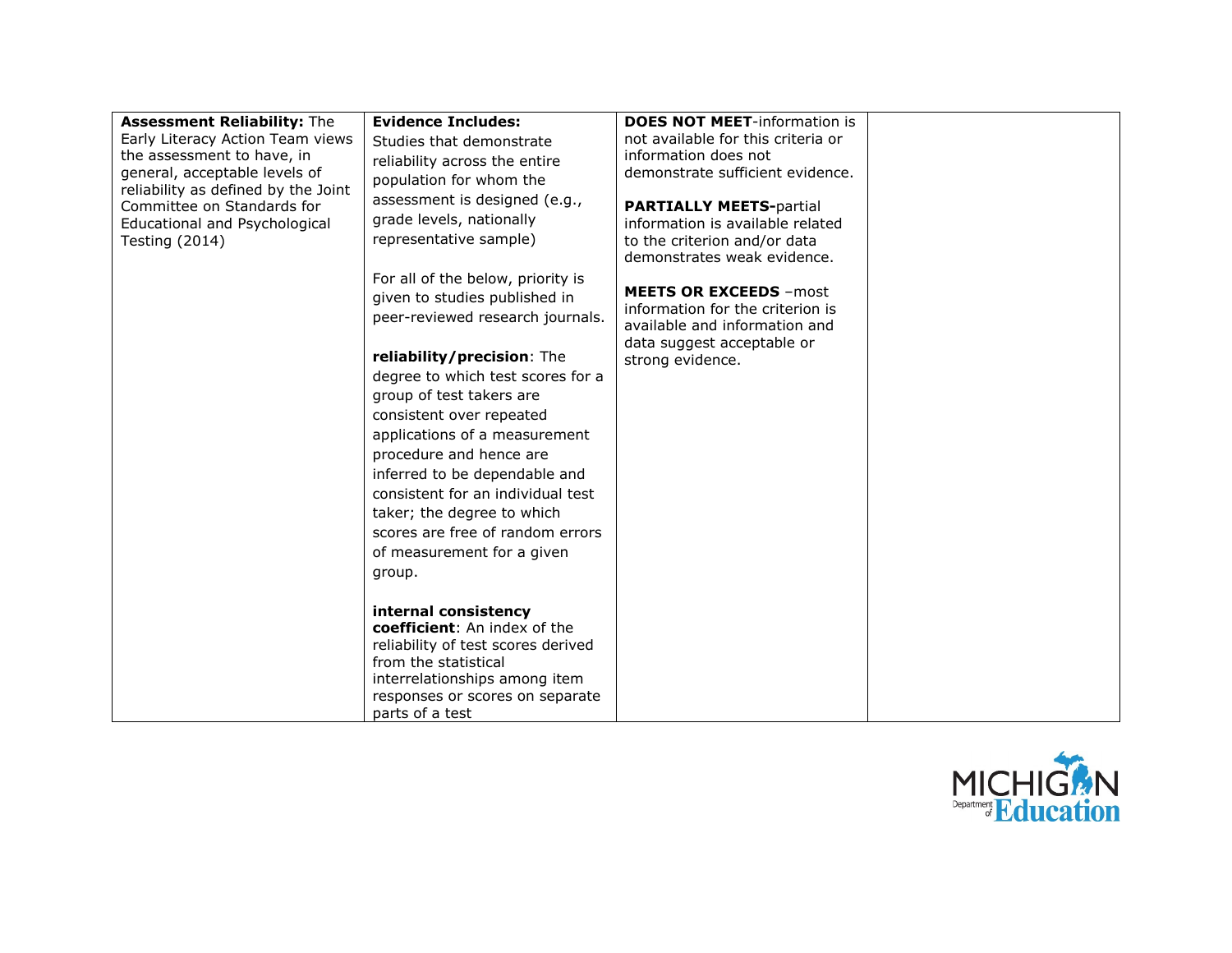| <b>Constructs:</b> The Early Literacy<br><b>Assessment Action Team views</b><br>the assessment to address key<br>areas of literacy development in<br>relation to the grade 3 state ELA                              | <b>Evidence includes: Assessment</b><br>includes alignment to Michigan<br>English Language Arts Standards<br>and other important contributors<br>to literacy development:                                                                | <b>DOES NOT MEET-information is</b><br>not available for this criteria or<br>information does not<br>demonstrate sufficient evidence.                                                                                                                                                                                                                                                                                                                   |  |
|---------------------------------------------------------------------------------------------------------------------------------------------------------------------------------------------------------------------|------------------------------------------------------------------------------------------------------------------------------------------------------------------------------------------------------------------------------------------|---------------------------------------------------------------------------------------------------------------------------------------------------------------------------------------------------------------------------------------------------------------------------------------------------------------------------------------------------------------------------------------------------------------------------------------------------------|--|
| assessment.                                                                                                                                                                                                         | Aligned to the Michigan ELA<br>Standards: Reading<br>Comprehension (Literature and<br>Informational Texts), Reading<br>Foundations, Writing (Text Types<br>and Purposes), Listening,<br>Language (Conventions,<br>Knowledge of Language, | <b>PARTIALLY MEETS-partial</b><br>information is available related<br>to the criterion and/or data<br>demonstrates weak evidence.<br><b>MEETS OR EXCEEDS - most</b><br>information for the criterion is<br>available and information and<br>data suggest acceptable or                                                                                                                                                                                  |  |
| <b>Efficiency of Administration:</b><br>The Early Literacy Assessment<br>Action Team views the time<br>required to conduct the<br>assessment as reasonable and<br>exerting minimum impact on<br>instructional time. | Vocabulary Acquisitions).<br><b>Evidence Includes:</b><br>Assessment administration time<br>for students<br>Assessment administration time<br>for adults                                                                                 | strong evidence.<br><b>DOES NOT MEET-information is</b><br>not available for this criteria or<br>information does not<br>demonstrate sufficient evidence.<br><b>PARTIALLY MEETS-partial</b><br>information is available related<br>to the criterion and/or data<br>demonstrates weak evidence.<br><b>MEETS OR EXCEEDS - most</b><br>information for the criterion is<br>available and information and<br>data suggest acceptable or<br>strong evidence. |  |
| <b>Timeliness of Reporting: The</b><br>Early Literacy Assessment Action<br>Team views timeliness of<br>reporting assessment results to<br>be reasonable.                                                            | <b>Evidence Includes:</b><br>Duration of time between<br>assessment administration and<br>assessment results reporting                                                                                                                   | <b>DOES NOT MEET-information is</b><br>not available for this criteria or<br>information does not<br>demonstrate sufficient evidence.<br><b>PARTIALLY MEETS-partial</b><br>information is available related                                                                                                                                                                                                                                             |  |